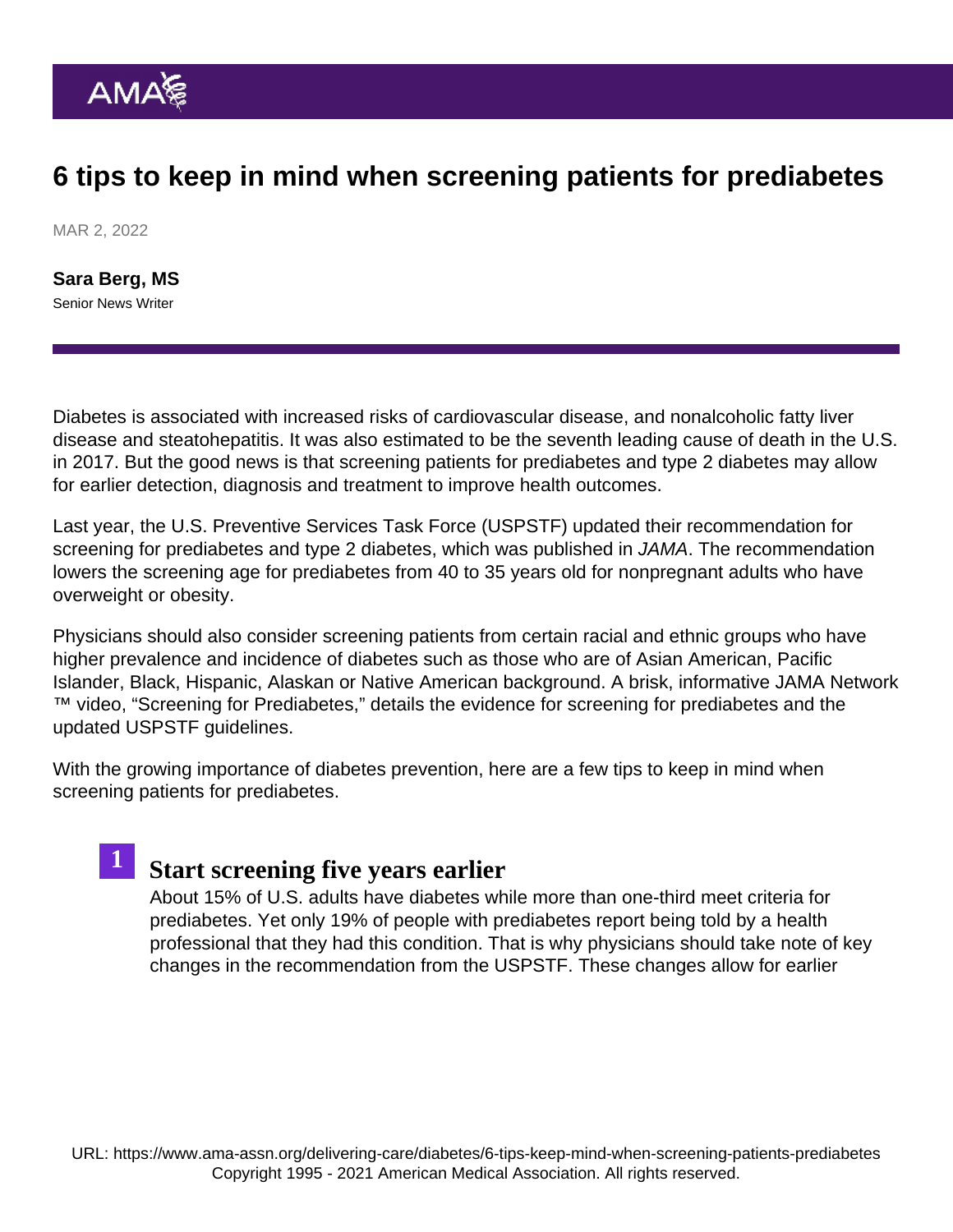detection, diagnosis and more treatment options, ultimately improving health outcomes.

## 2 [Follow measures to boost preventio](https://www.ama-assn.org/delivering-care/diabetes/these-3-measures-will-help-doctors-boost-diabetes-prevention)n

With health declining faster and higher costs of type 2 diabetes beginning at least five years before diagnosis, prevention is key. But physician practices and health systems across the country lack a standardized way to measure quality care for prediabetes. To help, the AMA convened a cross-specialty, multidisciplinary technical expert panel to identify and define quality measures for prediabetes.

These measures aim to support the prevention of type 2 diabetes in the U.S., focusing on increased screening and testing for prediabetes, referral for intervention, and follow-up testing.

#### [Obtain actionable data to assess ris](https://www.ama-assn.org/delivering-care/diabetes/how-identify-patients-undetected-prediabetes)k 3

During the patient's visit, assess relevant medical, social and family history, as well as other clinical data, such as history of gestational diabetes mellitus, previous laboratory test results and current body mass index. Physicians and health care team members should also use evidence-based guidelines to identify patients at risk for abnormal glucose based on available data. Order appropriate laboratory testing to diagnose patients with prediabetes or abnormal glucose and document the diagnosis.

# 4 [Use the EHR to identify and refer](https://www.ama-assn.org/delivering-care/diabetes/how-ehr-can-help-id-refer-patients-diabetes-prevention)

When the COVID-19 pandemic began, referral of patients to a National Diabetes Prevention Program (National DPP) lifestyle-change program had to go virtual. Resident physicians at Duke Health created a new electronic referral process to successfully identify and refer patients at risk for developing type 2 diabetes to a virtual DPP.

# 5 [Include your entire team](https://www.ama-assn.org/delivering-care/diabetes/3-ways-doctors-can-expand-reach-help-patients-prediabetes)

With every one in three patients possibly having prediabetes, physicians may wonder how they will find time to address it. That is where teamwork comes into play. Whether it is a diabetes educator, nutritionist, pharmacist or medical assistant, these health professionals